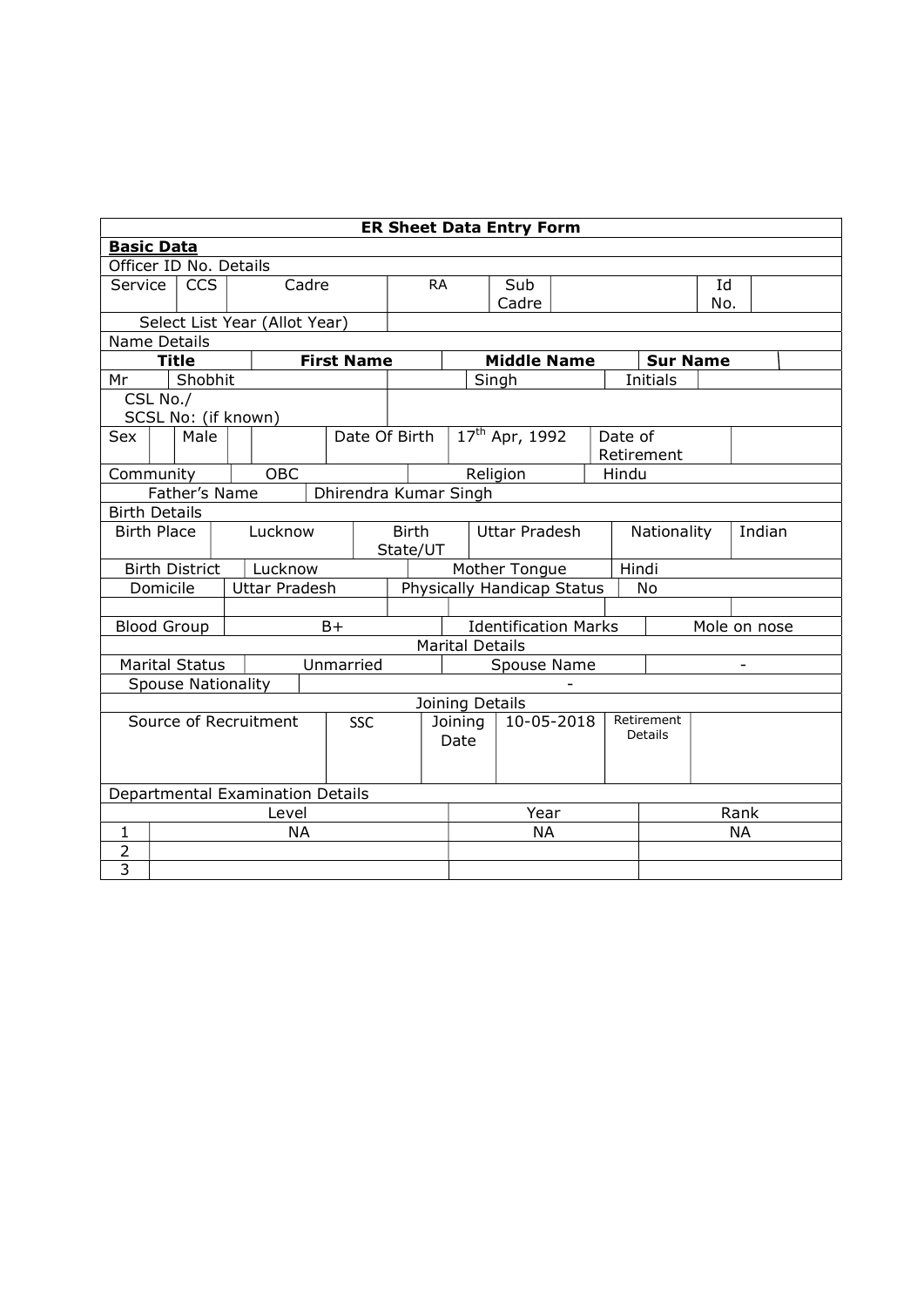## Details of deputation (if applicable)

| Name of the Office | Post held at that<br>time in parent office | Name of post<br>(selected for<br>deputation | Period of deputation     |                          |  |
|--------------------|--------------------------------------------|---------------------------------------------|--------------------------|--------------------------|--|
|                    |                                            |                                             | Since                    | From                     |  |
| ΝA                 | NΑ                                         | ΝA                                          | $\overline{\phantom{0}}$ | $\overline{\phantom{a}}$ |  |

## Details of Foreign Visit

| SI.<br>No. | Place of Visit | Date of<br>visit | Post held at<br>that time | Whether it<br>is a<br>personal or<br>official visit | Details of visit |
|------------|----------------|------------------|---------------------------|-----------------------------------------------------|------------------|
|            | ΝA             | NΑ               | ΝA                        | ΝA                                                  | ΝA               |

## Transfer/Posting Detail (if applicable)

| Place                       |       | Period of posting |       |             |  |              |              |  |
|-----------------------------|-------|-------------------|-------|-------------|--|--------------|--------------|--|
|                             |       |                   | Since |             |  | From         |              |  |
| <b>NA</b>                   |       | NA                |       |             |  | <b>NA</b>    |              |  |
| Remarks (if any)            |       |                   |       |             |  |              |              |  |
| Language known              |       |                   |       |             |  |              |              |  |
|                             |       |                   |       | <b>Read</b> |  | <b>Write</b> | <b>Speak</b> |  |
| Indian Languages 1<br>Known | Hindi |                   |       | Yes         |  | Yes          | Yes          |  |
| $\overline{2}$              |       |                   |       |             |  |              |              |  |
| 3                           |       |                   |       |             |  |              |              |  |
| 4                           |       |                   |       |             |  |              |              |  |
| 5                           |       |                   |       |             |  |              |              |  |
|                             |       |                   |       |             |  |              |              |  |
| Foreign Languages 1         |       | English           |       | Yes         |  | Yes          | Yes          |  |
| 2                           |       |                   |       |             |  |              |              |  |
| 3                           |       |                   |       |             |  |              |              |  |

| Qualification     |  |                     |         |                  |                  |  |  |  |  |  |  |
|-------------------|--|---------------------|---------|------------------|------------------|--|--|--|--|--|--|
| Qualification     |  | Discipline          |         | Specialization 1 |                  |  |  |  |  |  |  |
| <b>B.Tech</b>     |  | Mechanical          |         |                  |                  |  |  |  |  |  |  |
| Year              |  | Division            | CGPA/%  |                  | Specialization 2 |  |  |  |  |  |  |
| 2013              |  | First               | 72.1    |                  |                  |  |  |  |  |  |  |
| Institution       |  | University          | Place   |                  | Country          |  |  |  |  |  |  |
| <b>MCSCET</b>     |  | <b>UPTU Lucknow</b> | Lucknow |                  | India            |  |  |  |  |  |  |
| <b>Experience</b> |  |                     |         |                  |                  |  |  |  |  |  |  |